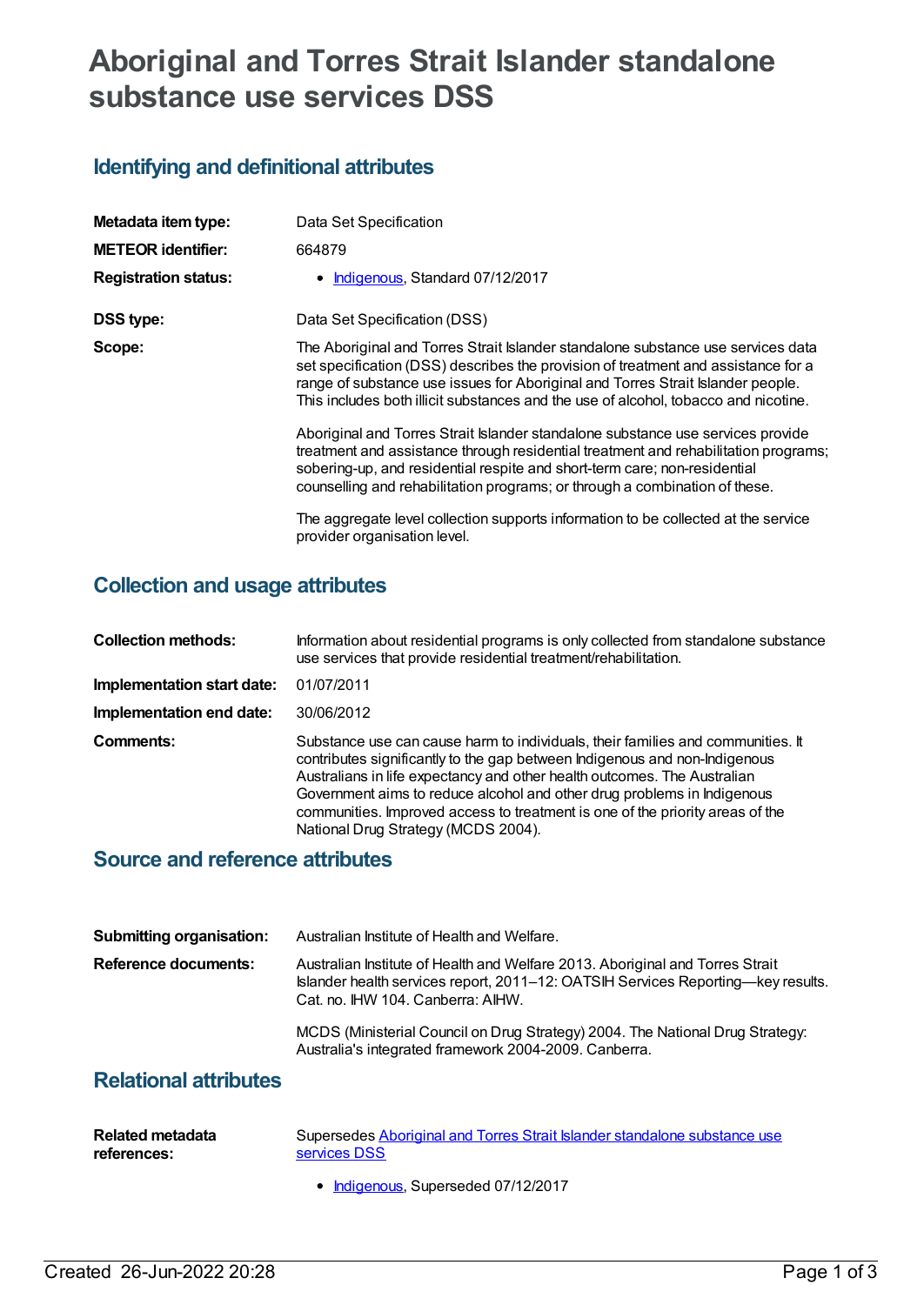**OATSIH Services [Reporting](https://meteor.aihw.gov.au/content/664875) (OSR) DSS 2011-12 [Indigenous](https://meteor.aihw.gov.au/RegistrationAuthority/6), Standard** 07/12/2017

*Implementation start date:* 01/07/2011

*Implementation end date:* 30/06/2012

**Metadata items in this Data Set Specification** Show more detail